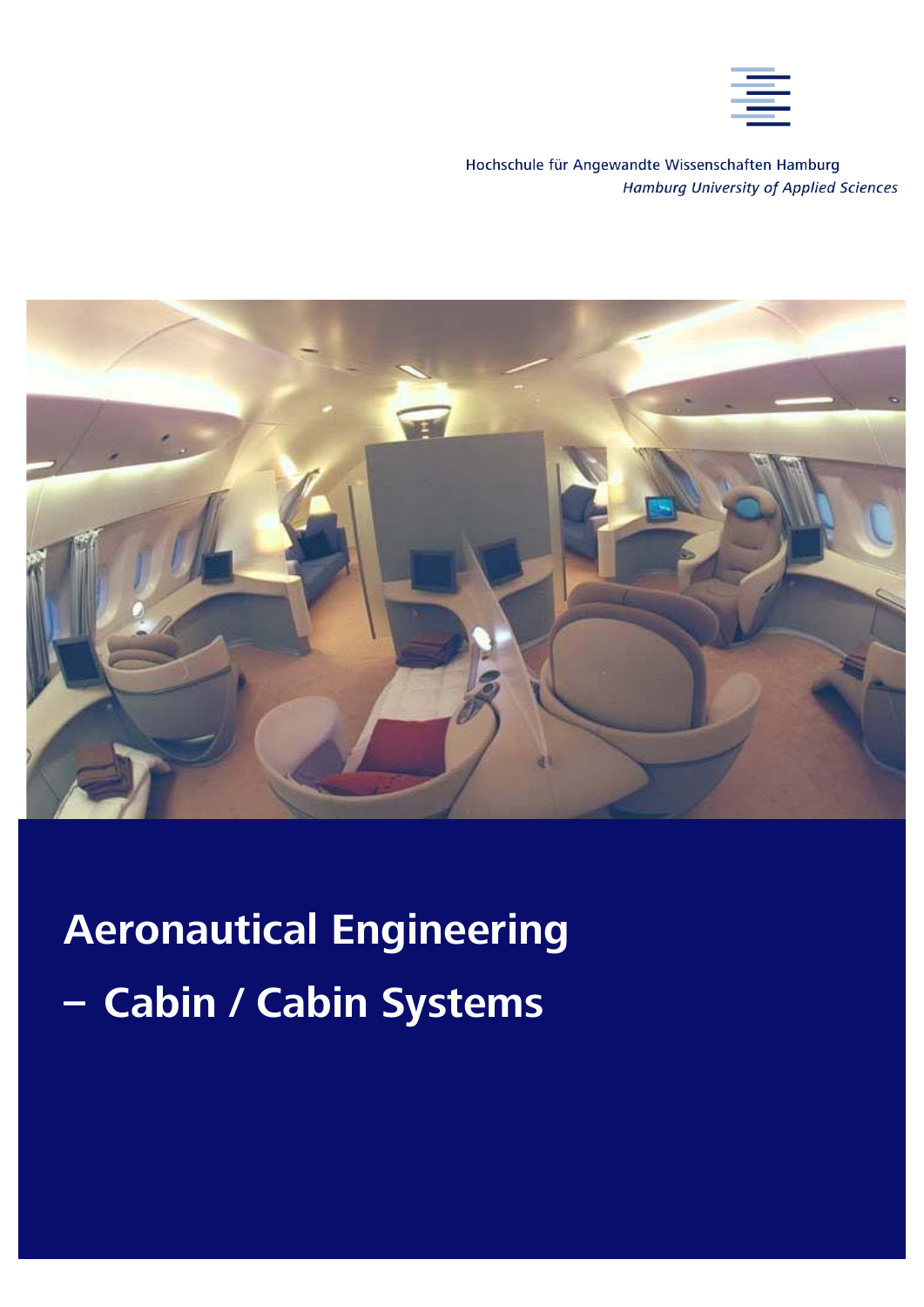#### **Hamburg – Centre of Competence for Cabins**

Worldwide cabin customising is becoming an important factor in the civil aviation industry, as cabin design increasingly defines and determines the competitive advantage of airline carriers. Hamburg has earned international recognition in the civil aviation industry as a centre of competence for aircraft cabins and cabin systems.

AIRBUS in Hamburg has sole responsibility for the newly developed cabin interiors, including the electronics and all systems. The Completion Centre at Lufthansa Technik AG is responsible for the fitting of business and government aircraft, leading development in aircraft fittings with innovative solutions, for example, in onboard communication and in-flight entertainment. AIRBUS Germany and Lufthansa Technik cooperate closely with small and medium-sized companies to develop modern cabin interiors and sophisticated technologies. Product innovations include coatings and textiles, lifts for large aircraft as well as digital cabin communication and management systems.

New design concepts are developed in close cooperation with universities, research institutes and end customers (airlines, transport companies). Hamburg is also the venue for the Aircraft Interiors Expo (AIE); the key event in the aircraft cabins and cabin systems sector.\*



## **Hamburg University of Applied Sciences – Cabin & Cabin Systems**

Hamburg University of Applied Sciences is the only university in Germany that offers »Cabin & Cabin Systems« as a study major in its Bachelor's and Master's programmes. Students learn about the architecture of the cabin, looking at cabin configurations, cabin monuments and components, cabin systems, human factors and cabin certification. They also study ergonomics and the design of cabins as well as new materials technology and the manufacturing of cabins.

#### **Cabin & Cabin Systems – Modules in English**

International guest students, studying Aeronautical Engineering at Bachelor's level, have the opportunity to gain an insight into this important new field. They can study the Bachelor modules »Architecture of the Aircraft Cabin« and »Mechanical Aircraft Cabin Systems« as well as complete a research project in this area in English.

These modules are offered in the summer semester (March – July 2010). The programme is a total of 16 ECTS credits with an overall workload of 510 hours.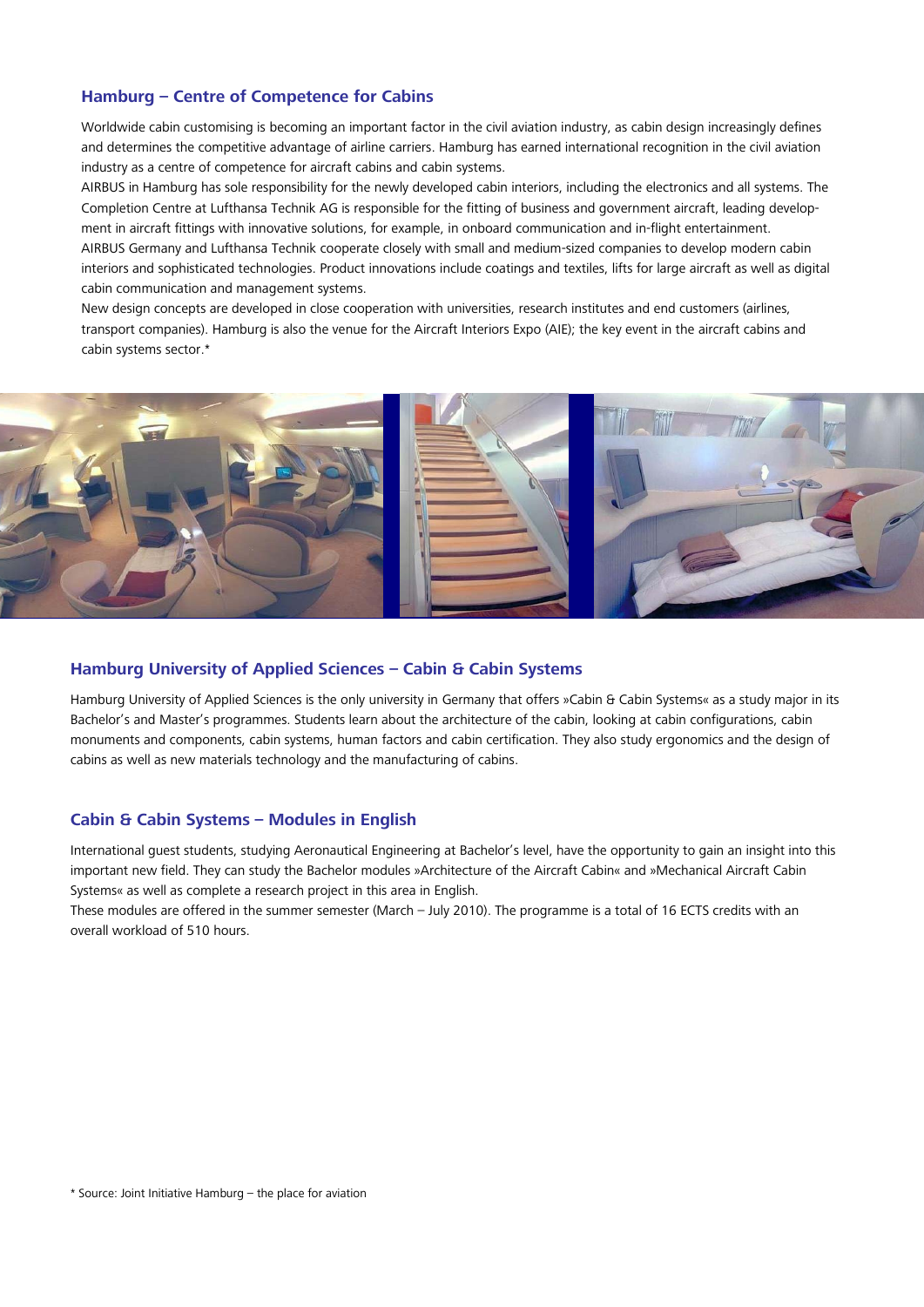| <b>Course Name: Architecture of the Aircraft Cabin</b>                                                                                                                                                                                                                                                                                                                                                                                                                                                                                                                                                                                                                                                                              |                                                                                                                                                                                                                                                                                                                                                                                                                                                                                                                                                                                                                                                                                                                |                                                  |  |                                    |  |  |
|-------------------------------------------------------------------------------------------------------------------------------------------------------------------------------------------------------------------------------------------------------------------------------------------------------------------------------------------------------------------------------------------------------------------------------------------------------------------------------------------------------------------------------------------------------------------------------------------------------------------------------------------------------------------------------------------------------------------------------------|----------------------------------------------------------------------------------------------------------------------------------------------------------------------------------------------------------------------------------------------------------------------------------------------------------------------------------------------------------------------------------------------------------------------------------------------------------------------------------------------------------------------------------------------------------------------------------------------------------------------------------------------------------------------------------------------------------------|--------------------------------------------------|--|------------------------------------|--|--|
| Degree programme:<br><b>Aeronautical Engineering (Bachelor)</b>                                                                                                                                                                                                                                                                                                                                                                                                                                                                                                                                                                                                                                                                     |                                                                                                                                                                                                                                                                                                                                                                                                                                                                                                                                                                                                                                                                                                                | Responsible Lecturer: Prof. Dr. Gordon Konieczny |  |                                    |  |  |
| Work load: 150 hours                                                                                                                                                                                                                                                                                                                                                                                                                                                                                                                                                                                                                                                                                                                | Lecture hours per week: 4                                                                                                                                                                                                                                                                                                                                                                                                                                                                                                                                                                                                                                                                                      |                                                  |  | <b>ECTS Credits: 5</b>             |  |  |
| <b>Course objectives:</b><br>Students will be taught the fundamental requirements for the design and the operations of an aircraft cabin from the<br>perspectives of different groups, e.g. passengers, carriers, regulatory authorities. They will learn about the basic criteria for<br>the construction of an aircraft cabin and its interdependencies. In addition, they will be able to evaluate current develop-<br>ments and projects in the area of aircraft cabins and cabin systems.                                                                                                                                                                                                                                      |                                                                                                                                                                                                                                                                                                                                                                                                                                                                                                                                                                                                                                                                                                                |                                                  |  |                                    |  |  |
| <b>Contents:</b><br>1. Introduction to cabin architecture<br>2. Cabin configurations (Technical design parameters<br>of the aircraft cabin)<br>3. Human Factors (Anthropometry, Cabin operations,<br>physiological and psychological aspects)<br>4. Certification of aircraft cabins (Introduction and<br>procedures for basic certification parameters)<br>5. Airbus site visit - Innovative Cabins<br>6. Trends in aircraft cabins<br>7. Overview of functional cabin architecture<br>(Requirements Based Engineering (RBE), Functional<br>Integration, Development Processes (V-Process)<br>8. Cabin Monuments and components<br>(Description of standard cabin components, detailed<br>examination of seating, galley, toilets) | 9. Cabin systems - Air conditioning (Basic elements<br>and architecture of air supply, oxygen, water and<br>waste water systems and integration into the cabin)<br>10. Cabin systems - Electrical Systems, lighting and<br>display systems (Basic elements and architecture of<br>the electrical cabin systems and their integration;<br>reliability tests (MTBF, redundancies, architecture)<br>11. Basics of Cabin Acoustics<br>12. Freight systems<br>13. Cabin Flexibility and Reconfiguration<br>14. Materials and Material tests<br>15. Configuration Management and Module definition<br>16. Installation and Building Feasibility Concepts<br>17. Supplier Strategies and Use of Intellectual Property |                                                  |  |                                    |  |  |
| About didactics and work load distribution:<br>interactive lectures with exercises; 72 hours classes, 78 hours personal study                                                                                                                                                                                                                                                                                                                                                                                                                                                                                                                                                                                                       |                                                                                                                                                                                                                                                                                                                                                                                                                                                                                                                                                                                                                                                                                                                |                                                  |  |                                    |  |  |
| <b>Requirements for participation:</b>                                                                                                                                                                                                                                                                                                                                                                                                                                                                                                                                                                                                                                                                                              |                                                                                                                                                                                                                                                                                                                                                                                                                                                                                                                                                                                                                                                                                                                |                                                  |  | <b>Course language:</b><br>English |  |  |
| Type of exam:<br>Written examination, paper                                                                                                                                                                                                                                                                                                                                                                                                                                                                                                                                                                                                                                                                                         |                                                                                                                                                                                                                                                                                                                                                                                                                                                                                                                                                                                                                                                                                                                |                                                  |  |                                    |  |  |
| <b>Requirements for credit point allocation:</b><br>Active participation in group work and lessons                                                                                                                                                                                                                                                                                                                                                                                                                                                                                                                                                                                                                                  |                                                                                                                                                                                                                                                                                                                                                                                                                                                                                                                                                                                                                                                                                                                |                                                  |  |                                    |  |  |
| Literature:<br>- Torenbeek, E.: Synthesis of Subsonic Airplane Design.<br>- Woodson, Wesley et al.: Human Factors Design Handbook.<br>- Engmann, K. et al.: Technologie des Flugzeugs, Würzburg, Vogel Buchverlag, 4. Auflage 2008.<br>- Schulze, E. et. al.: Flugmedizin, Berlin, transpress Verlag, 1. Auflage 1990.<br>- Daab, Ralf: Aircraft Interiors, Köln, fusion publishing GmbH, 1. Auflage 2005.<br>- Bor, Robert: Passenger Behavior, Hants, Ashgate Publishing House, 1. Auflage 2005.<br>- Tilley, Alvin R. : The Measure of Man and Woman, Henry Dreyfuss Associates, John Wiley & Sons, Inc. New York, revised edition, 2002.                                                                                        |                                                                                                                                                                                                                                                                                                                                                                                                                                                                                                                                                                                                                                                                                                                |                                                  |  |                                    |  |  |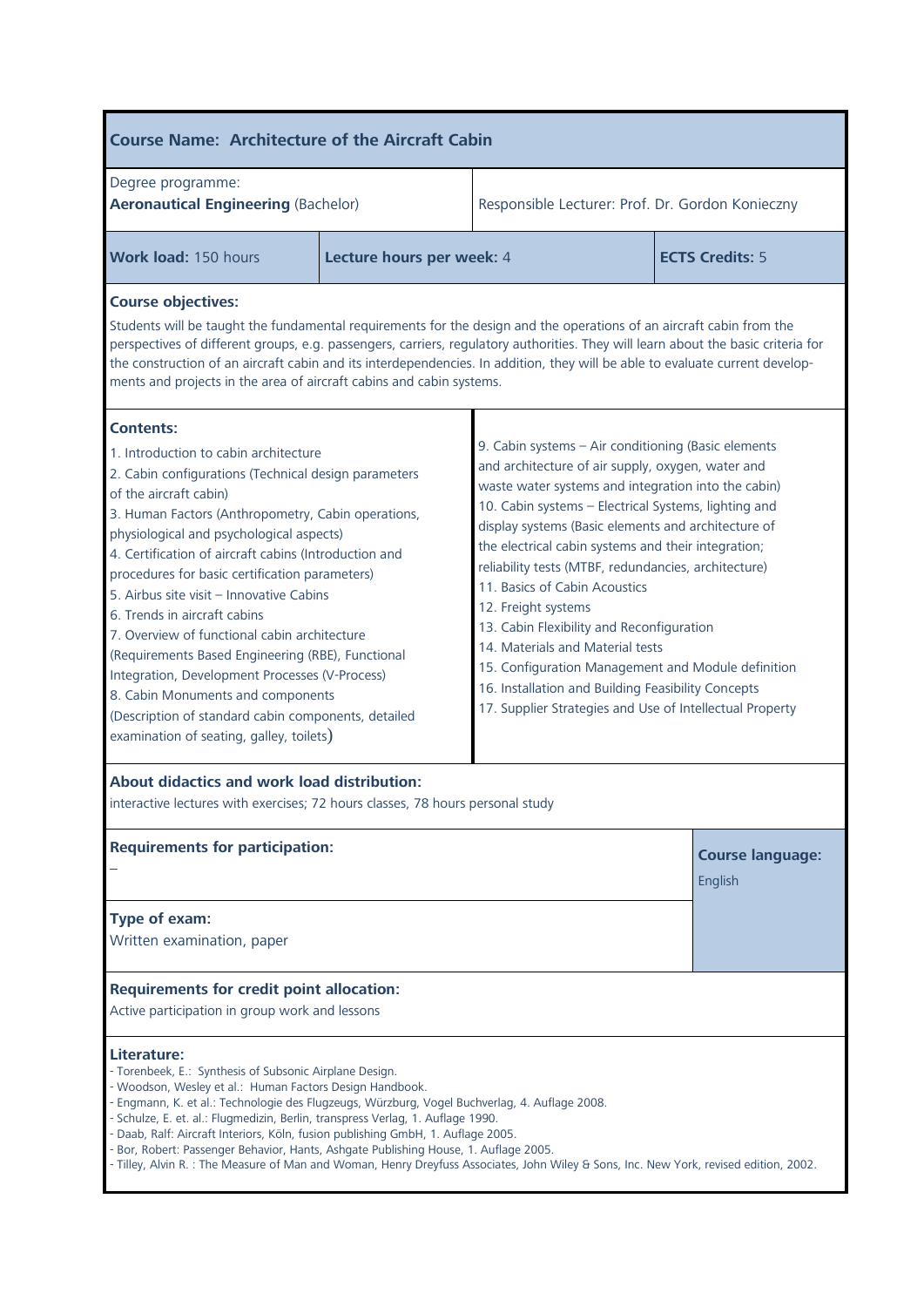| <b>Course Name: Mechanical Aircraft Cabin Systems</b>                                                                                                                                                                                                                                                                                                                                                                                                                                                                             |                           |                                                 |                                    |  |  |  |
|-----------------------------------------------------------------------------------------------------------------------------------------------------------------------------------------------------------------------------------------------------------------------------------------------------------------------------------------------------------------------------------------------------------------------------------------------------------------------------------------------------------------------------------|---------------------------|-------------------------------------------------|------------------------------------|--|--|--|
| Degree programme:<br><b>Aeronautical Engineering (Bachelor)</b>                                                                                                                                                                                                                                                                                                                                                                                                                                                                   |                           | Responsible Lecturer: Prof. Dr. Wolfgang Gleine |                                    |  |  |  |
| <b>Work load: 120 hours</b>                                                                                                                                                                                                                                                                                                                                                                                                                                                                                                       | Lecture hours per week: 4 | <b>ECTS Credits: 4</b>                          |                                    |  |  |  |
| <b>Course objectives:</b><br>Students are taught the technical fundamentals and functions of individual fluid mechanical aircraft cabin systems and<br>their interdependencies with other systems and with features of the whole aircraft. They will learn about edge conditions<br>required for system operation and system integration into an aircraft. Dependencies between system design/installation<br>and cabin operation and cabin comfort properties (e.g. cabin acoustics, cabin ventilation) are explained in detail. |                           |                                                 |                                    |  |  |  |
| <b>Contents:</b><br>Air conditioning<br>Cooling systems<br>$\bullet$<br>Water / Waste Water Systems<br>$\bullet$<br>Oxygen Systems<br>$\bullet$                                                                                                                                                                                                                                                                                                                                                                                   |                           |                                                 |                                    |  |  |  |
| <b>About didactics and work load distribution:</b><br>interactive lectures with exercises; 72 hours classes, 48 hours personal study                                                                                                                                                                                                                                                                                                                                                                                              |                           |                                                 |                                    |  |  |  |
| <b>Requirements for participation:</b><br>Recommended: Knowledge of fluid mechanics, thermodynamics, electronics, measuring and<br>controlling technologies                                                                                                                                                                                                                                                                                                                                                                       |                           |                                                 | <b>Course language:</b><br>English |  |  |  |
| Type of exam:<br>Written examination                                                                                                                                                                                                                                                                                                                                                                                                                                                                                              |                           |                                                 |                                    |  |  |  |
| <b>Requirements for credit point allocation:</b><br>Active participation in group work and lessons                                                                                                                                                                                                                                                                                                                                                                                                                                |                           |                                                 |                                    |  |  |  |
| Literature:<br>Information from industry as lecture scripts from the professor                                                                                                                                                                                                                                                                                                                                                                                                                                                    |                           |                                                 |                                    |  |  |  |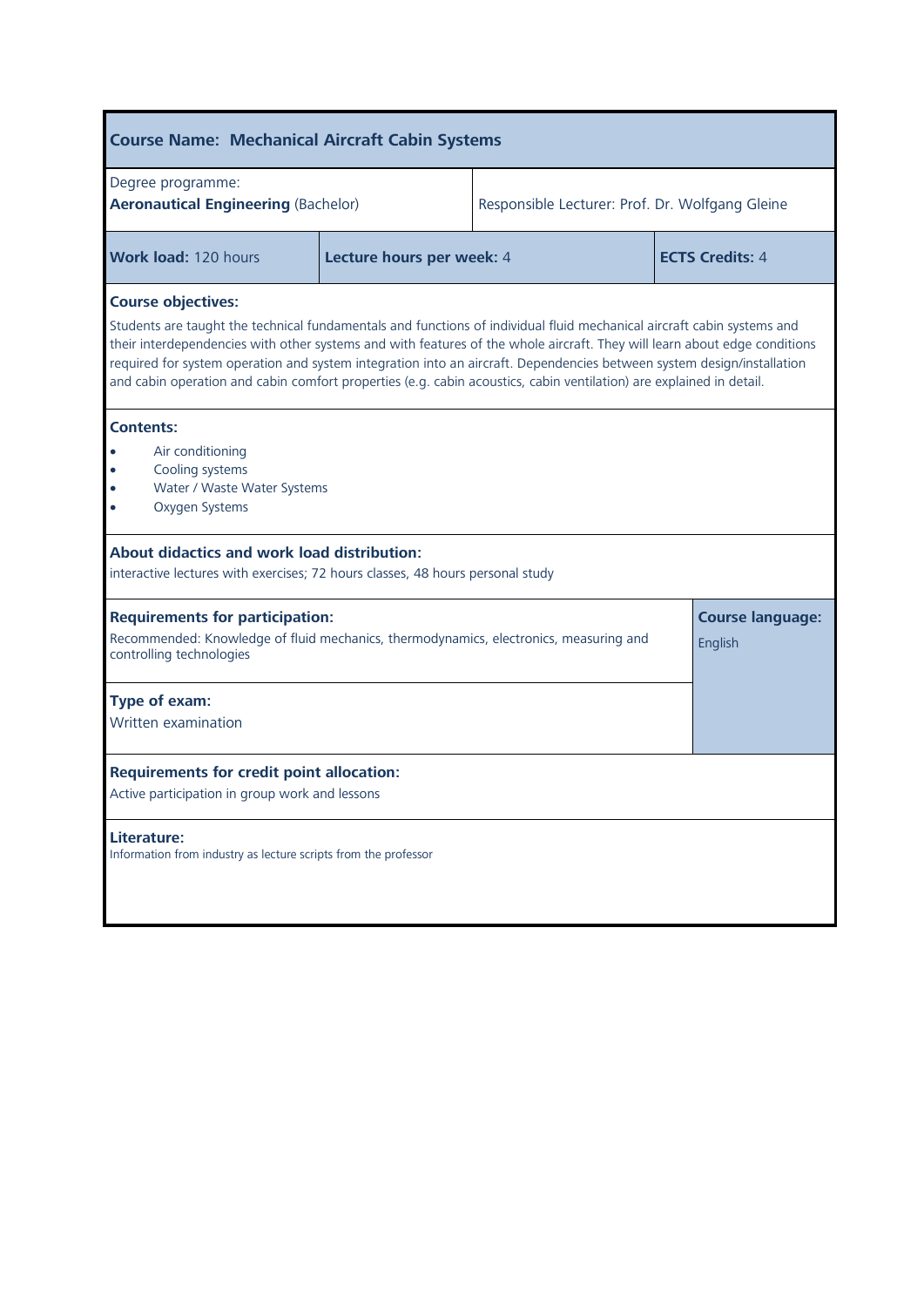# **Course Name: Aeronautical Engineering Semester Research Project**

| Degree programme:<br><b>Aeronautical Engineering (Bachelor)</b>                                                                                                                                                                                   |                           | Responsible Lecturer: * |                                    |  |  |  |
|---------------------------------------------------------------------------------------------------------------------------------------------------------------------------------------------------------------------------------------------------|---------------------------|-------------------------|------------------------------------|--|--|--|
| <b>Work load: 240 hours</b>                                                                                                                                                                                                                       | Lecture hours per week: 8 |                         | <b>ECTS Credits: 8</b>             |  |  |  |
| <b>Course objectives:</b><br>Students will work independently on a constructional, experimental or theoretical project in the area of aero-<br>nautical engineering, using scientific methodology and findings.                                   |                           |                         |                                    |  |  |  |
| <b>Contents:</b><br>Instruction in the independent completion of a constructional, experimental or theoretical project                                                                                                                            |                           |                         |                                    |  |  |  |
| A constructional project includes:<br>- The illustration of the project task<br>- The description of the solution<br>- The necessary analyses and calculations as well as their results<br>- A detailed presentation (written report) of the work |                           |                         |                                    |  |  |  |
| A constructional project also includes:<br>- The constructional solution                                                                                                                                                                          |                           |                         |                                    |  |  |  |
| An experimental project also includes:<br>- The description of the experimental implementation as well as the instrumentation                                                                                                                     |                           |                         |                                    |  |  |  |
| A theoretical project also includes:<br>- The explanation of the theoretical analyses and calculations as well as the developed models                                                                                                            |                           |                         |                                    |  |  |  |
| About didactics and work load distribution:<br>240 hours of individual study and project work. *Students will be coached by the professor responsible for the research<br>area.                                                                   |                           |                         |                                    |  |  |  |
| Students can choose to complete a project in one of the research areas in the department. Information about<br>the different projects can be found under: www.haw-hamburg.de/7092.html                                                            |                           |                         |                                    |  |  |  |
| <b>Requirements for participation:</b><br>Successful completion of year 1 of an undergraduate degree programme in aeronautical<br>engineering.                                                                                                    |                           |                         | <b>Course language:</b><br>English |  |  |  |
| Type of exam:<br>Completion and presentation of project                                                                                                                                                                                           |                           |                         |                                    |  |  |  |
| <b>Requirements for credit point allocation:</b>                                                                                                                                                                                                  |                           |                         |                                    |  |  |  |
| Literature:                                                                                                                                                                                                                                       |                           |                         |                                    |  |  |  |